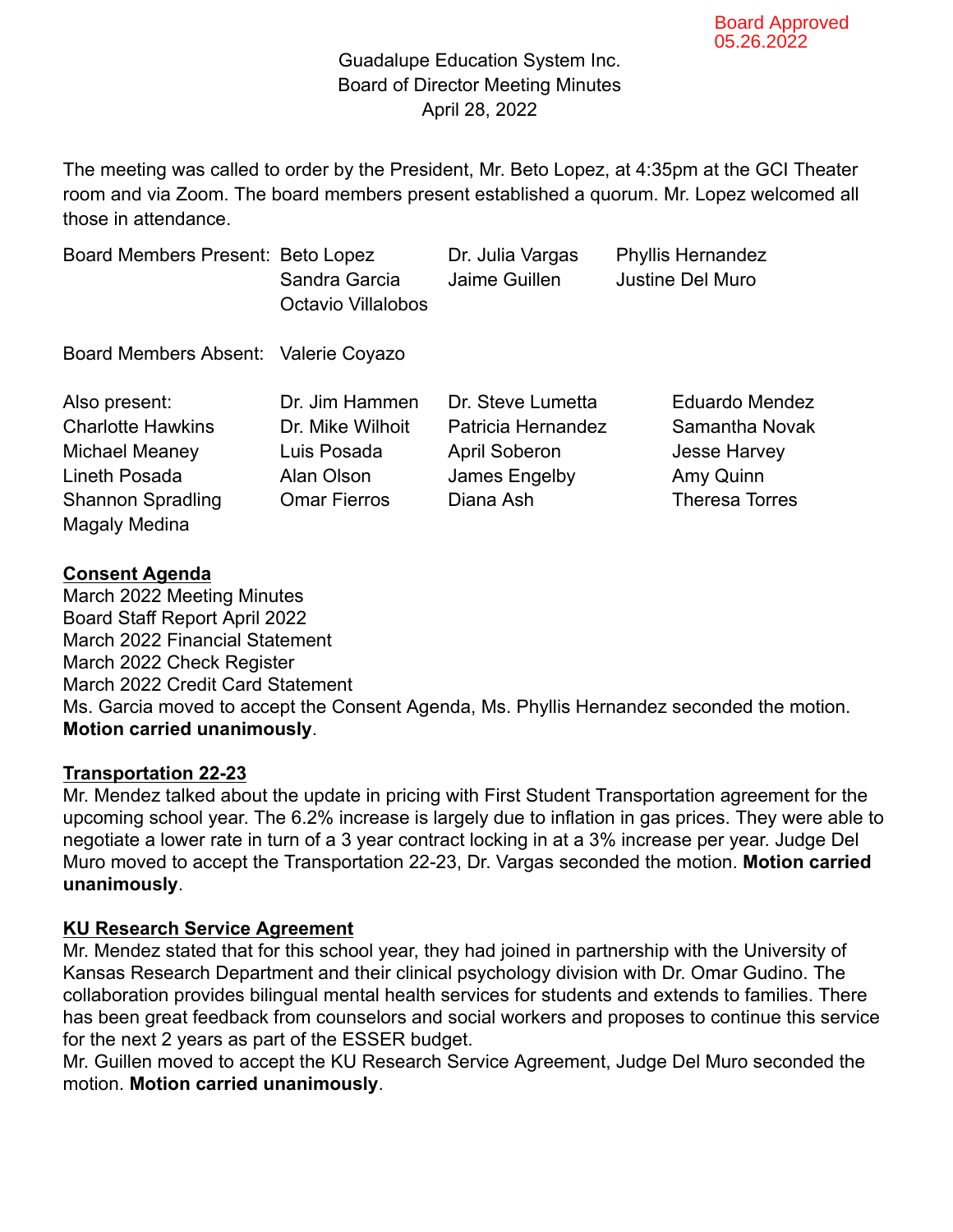### **Revise Policy 6273 Program for Homeless Students**

Dr. Hammen stated there was some verbiage that needed to be corrected on Policy 6273 with McKinney Vento, the homeless education program. This was reviewed by our legal counsel and revised with striking the words "or are awaiting foster care placement" everything else stays the same.

Ms. Phyllis Hernandez moved to accept the Revise Policy 6273 Program for Homeless Students, Judge Del Muro seconded the motion. **Motion carried unanimously**.

### **Superintendent Report**

#### **60 Second Success Stories-**

Elementary School- Mrs. Soberon mentioned they have had the smoothest start with MAP testing that took place this week. She'd like to celebrate the team effort with the assessment coordinators and assistant principal, Jesse Harvey, for taking the lead this year. Thank you to everyone involved with the testing process. PreK had their first kindergarten roundup and it was a very sweet, fun event. About 1/4 of the incoming kindergarteners attended the event. They were able to tour the building and meet with teachers.

Middle School- Mrs. Posada stated that they are wrapping up the NWEA testing. She would like to highlight the resiliency from all of the students, families and staff for pushing through. High School- Mr. Meaney mentioned Mrs. Baker is retiring this year. She and her husband have worked on creating an outdoor work space to help accommodate students in every way needed. They worked with Home Depot and other organizations within the school. There are 6 benches and a whiteboard for teachers to utilize that area. Another highlight, Mr. Meaney and a group of their impact academy students went to Jefferson City to advocate for the House Bill 3003. Focusing on the equitable access to college tuition for undocumented students and so it's really, fun to see our kids advocate for something they really care about.

Dr. Hammen would like to thank all of the Administrative staff in the district for all of the work they do. **District Communication Plan**- Ms. Novak wanted to highlight the need for a District Communication Plan: 1. Use communications to build awareness and appreciation of GCCS systems and programs, 2. Communicate effectively with internal and external customers such as stakeholders, 3.Build public understanding of and support for GCCS' Mission and Vision. Some of the goal areas of focus include, cohesive culture, unified staff relations, community relations and involvement, marketing improvement, crisis communications, brand consistency and social media presence and growth.

**Strategic Plan Update-** Dr. Lumetta stated the pillar committee's met in March and are coming along on planning more in depth. They worked around some action planning for the various objectives under their respective pillars. They will meet again June 1 to kind of finalize what those short term and long term actions steps are as they move into the summer.

**Student Attendance/Enrollment Update-** Mr. Mendez indicated that ADA is currently 89.8%. Enrollment is currently at 1446 and 200 students on the waiting list for the upcoming school year. **COVID Update/Mark Requirement-** Dr. Hammen stated COVID cases in the past 10 weeks and have less than 5% of cases in the school district. He recommends wearing a mask optional. This recommendation comes from seeing other school districts and businesses lift the mask mandate. All board members present are in support of this decision.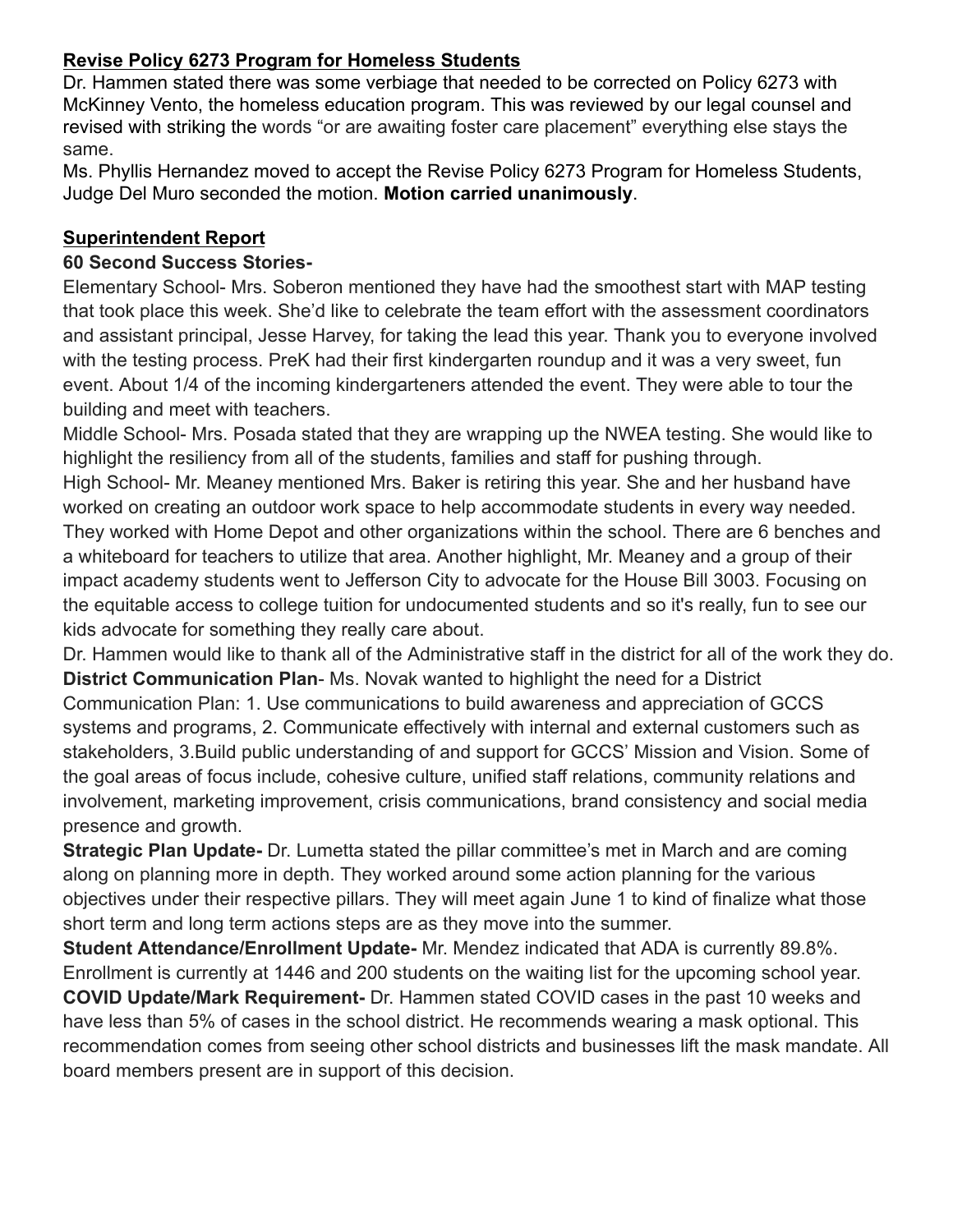**June Board Meeting**- Dr. Hammen will not be available for the current scheduled May board meeting. He would like to move from 23rd to 30th, all board members approved to reschedule to this date.

### **Operations Report**

Mr. Olson stated he sent out bids for maintenance deferred projects such as windows, asphalt and other items. The high school HVAC is in line and ready to move forward.

## **Committee Reports**

**Finance Committee-** Mr. Lopez stated they did meet. All finance items on the consent agenda were discussed as well as some of the action items on this agenda.

**Executive Committee-** Mr. Lopez stated they did meet, most of the action items were discussed at that time as well.

**Instruction Committee-** Ms. Garcia stated they did meet. They got updates on the proposed professional development structure for the upcoming school year, Real World Learning academy and Portrait of a Graduate which is something that they should be anticipating very soon.

**Safety Committee-** Mr. Mendez stated they did meet. Mr. Villalobos discussed some safety measure upgrades on technology devices that the kids use to make sure that the teachers have access to everything that's going on. There is an ongoing partnership with East High School to use their facility in the case of emergencies or other means should the elementary school need to evacuate the Villa premises.

### **Old Business**

None.

### **New Business**

Dr. Hammen stated Teacher Appreciation is next week. Food trucks, coffee and bagels will be provided amongst other events being held to give thanks to the dedicated staff. He would like to invite the board members to the following high school senior events: May 6 is the senior signing ceremony in the high school gym, May 18 is the senior banquet at the elementary school gym, May 24 is the graduation being held at Community of Christ in Independence. An invitation to all of these events will be sent to the board members.

# **Public Comment**

None.